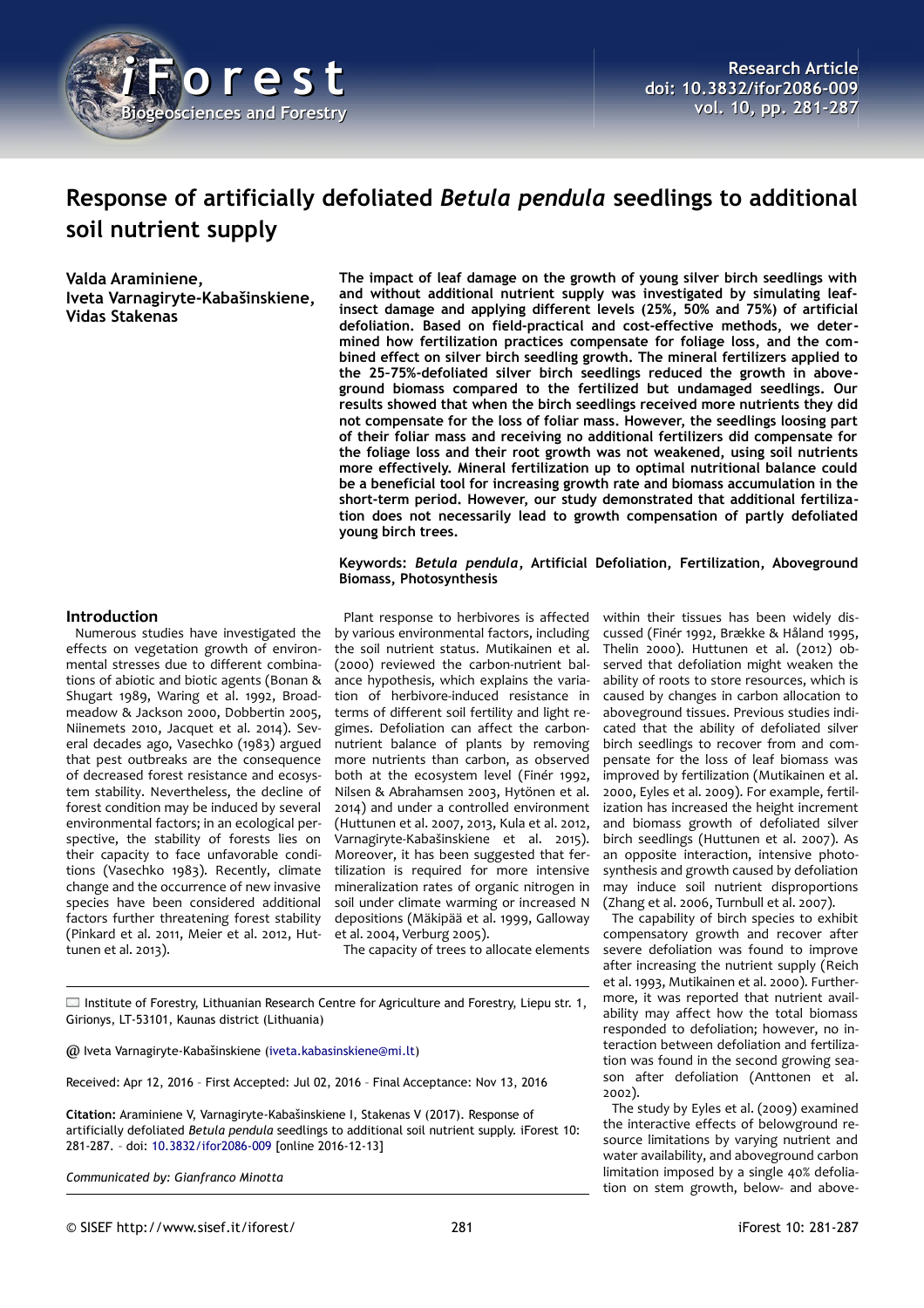ground biomass allocation patterns in 8 month-old, field-grown *Eucalyptus globulus* Labill. saplings. This study assumed that in the short term the trees grown with adequate water and nutrient supplies, and those grown with low-nutrient supply, were able to compensate for the foliage loss. However, the effect of defoliation on biomass and resource allocation patterns had not been fully realized after five months of recovery time (Eyles et al. 2009).

Contrary to the widely discussed compensatory continuum hypothesis, which predicts lower tolerance under low soil nutrient supply (Maschinski & Whitham 1989), several studies have demonstrated that trees are less tolerant to defoliation under high rather than low soil nutrient supply (Hawkes & Sullivan 2001, Wise & Abrahamson 2005). The tolerance is also related to other environmental factors, such as damage frequency and severity (Houle & Simard 1996, Wise & Abrahamson 2005, Pinkard et al. 2007). Stevens et al. (2008) reported a positive correlation of aspen tolerance with the proportion of biomass in stems under low-nutrient conditions and no defoliation event; however, it was correlated with greater allocation to stems under high-nutrient conditions and defoliation event.

Erbilgin et al. (2014) focused on the compensatory growth of trembling aspen seedlings under varying defoliations, with or without nutrient-enriched substrate, suggesting interactions between frequency and intensity of defoliation and nutrient availability. According to Erbilgin et al. (2014), lower defoliation induced biomass accumulation of defoliated seedlings, regardless of nutrient availability. Otherwise, under higher defoliation, compensatory growth varied depending on nutrient availability.

This paper attempts to analyze the impact of simulated leaf damage, which was chosen to demonstrate leaf-insect damage and artificial defoliation up to 75% on the growth of young silver birch seedlings with and without additional nutrient (N, P, K and Mg) supply. We hypothesized that mechanical defoliation is an appropriate method for the compensatory growth studies of trees (Boege 2005) and that the type of insect damage, such as leaf-chewing or leaf perforation, is more important than how this damage was conducted (Massad 2013). Although silver birch grows on a wide range of soil conditions (Vanhellemont et al. 2016), the increase of final silver birch biomass could be improved by soil nutrient supply. In parallel, this could prevent foliar biomass loss caused by insects. If soil fertilization leads to a positive outcome, the following technique could be applied in the field when birch plantations are planned or managed.

# **Material and methods**

## *Field experiment*

Throughout the vegetation season of 2015, silver birch (*Betula pendula* Roth) seedlings that originated from central Lithuania (54° 51′ N, 24° 03′ E) were grown at the Dubrava Experimental and Training Forest Enterprise. One-year-old silver birch seedlings were planted into individual 4-L plastic pots filled with a mixed substrate (mixture of sand and neutralized peat in a ratio 1:5, respectively) at the beginning of April 2015. The mean height of selected birch seedlings was  $45.7 \pm 0.2$  cm and mean diameter at 2 cm above ground level was 4.17  $\pm$  0.04 mm, normally developed, with no visual damage. All seedlings were irrigated as needed throughout the summer. Pots had perforations in the base to allow excess water to drain.

The seedlings were randomly assigned into fertilized, which received 120 kg ha<sup>-1</sup> nitrogen, 90 kg ha<sup>1</sup> phosphorus, 135 kg ha<sup>1</sup> potassium and 35 kg ha<sup>-1</sup> magnesium, and unfertilized seedlings. The applied amount of NPKMg fertilizers corresponded to the optimal amount of fertilizers commonly used for one-year-old birch seedlings. The optimal fertilizer dosage for the particular substrate was experimentally defined at the Agrochemical laboratory of Lithuanian Research Center for Agriculture and Forestry. Granulated NPK fertilizer was mixed to substrate as raw material, leaving it to dissolve gradually during the vegetation season, while Mg fertilizer was dissolved in water. All fertilizers were applied once over a period of six-week after planting of birch seedlings.

In the middle of June 2015, fertilized and unfertilized seedlings were allocated to 25, 50 and 75% artificial defoliation, and three treatments simulating insect damage (three or six holes per leaf, or clipping onethird off each leaf) were conducted. The defoliation was conducted using scissors, each leaf was damaged with three or six non-overlapping holes (0.33 cm<sup>2</sup>) using a steel hole-punch, or one-third of each leaf was removed using scissors. Defoliation treatments were applied once. In total, seven treatments were conducted, including a non-defoliated control. No visible injury caused by biotic or abiotic agents was observed during the experimental period. Each treatment had 10 replicates, a total of 140 seedlings were grown during the experiment.

The potted trees were placed adjacent to each other in rows mixing the treatments, covering an experimental area of 130 × 360 cm. The artificial defoliation was designed to approximate the actual levels of insect defoliation during the active vegetation period in Lithuania. The mean temperature of the 2015 growing season in the study area was 14.4 °C, ranging from 7.3 °C in April to 20.1 °C in August (data from the meteorological station situated 0.5 km away from the study area). The mean precipitation

was 23.8 mm, with 43.2 mm in April, 42.0 mm in May, 10.0 mm in June, 21.2 mm in July and 2.6 mm in August. These meteorological values were close to the standard climatic norm.

## *Measurements*

The height of birch seedlings was measured periodically 1, 5 and 10 weeks postdefoliation on June 29, July 30 and August 30, respectively.

The net photosynthetic rate of the remnant leaves was measured two weeks postdefoliation (July 10) with a portable photosynthetic system LCpro-SD® (ADC BioScientific Ltd, England). The measurements were conducted between 10:00 AM and 12:00 PM, having similar environmental conditions for all samples. Three seedlings were systematically selected and measured from all fertilized and unfertilized treatments. The photosynthetic rate was measured for three leaves from each seedling, yielding nine leaves per treatment. We measured mature, sunlit, naturally undamaged leaves in each treatment.

The diameter of the main stem of each individual seedling was measured at a distance of 2 cm above the stump base using an electronic digital caliper before final harvesting.

The above- and belowground biomass of seedlings was estimated at the end of the experiment, *i.e.*, on September 02, or approximately 10 weeks post-defoliation. For the determination of total dry mass, samples were removed from the following tree compartments: leaves, living and dead shoots, branches, stems and roots. Roots were rinsed free of soil and oven-dried to determine the total belowground biomass. The samples were transported to the laboratory in paper bags and stored in a ventilated room. The oven drying took place in the weeks immediately after sampling. The removed biomass from each treatment, as well as the final live biomass, was collected and oven-dried to a constant weight at 60 °C to determine the accumulated aboveground biomass.

## *Calculations and statistical analysis*

The total aboveground biomass of each tree was calculated by summing the masses of dried shoots, branches and leaves. The total biomass of each seedling was calculated by summing the above- and belowground biomasses. Leaf, aboveground, and cumulative dry mass were calculated by summing the dry mass at harvest plus the leaf mass removed during defoliation. Root biomass was expressed in relation to the aboveground biomass, and the root-to-shoot ratio was calculated. Cumulative leaf dry mass in relation to the root was calculated, and the ratio of leaf production-to-root ratio was obtained.

Growth compensation of seedlings (*i.e.*, whether they partially or fully compensated for the removal of leaf biomass) was assessed by comparing the height incre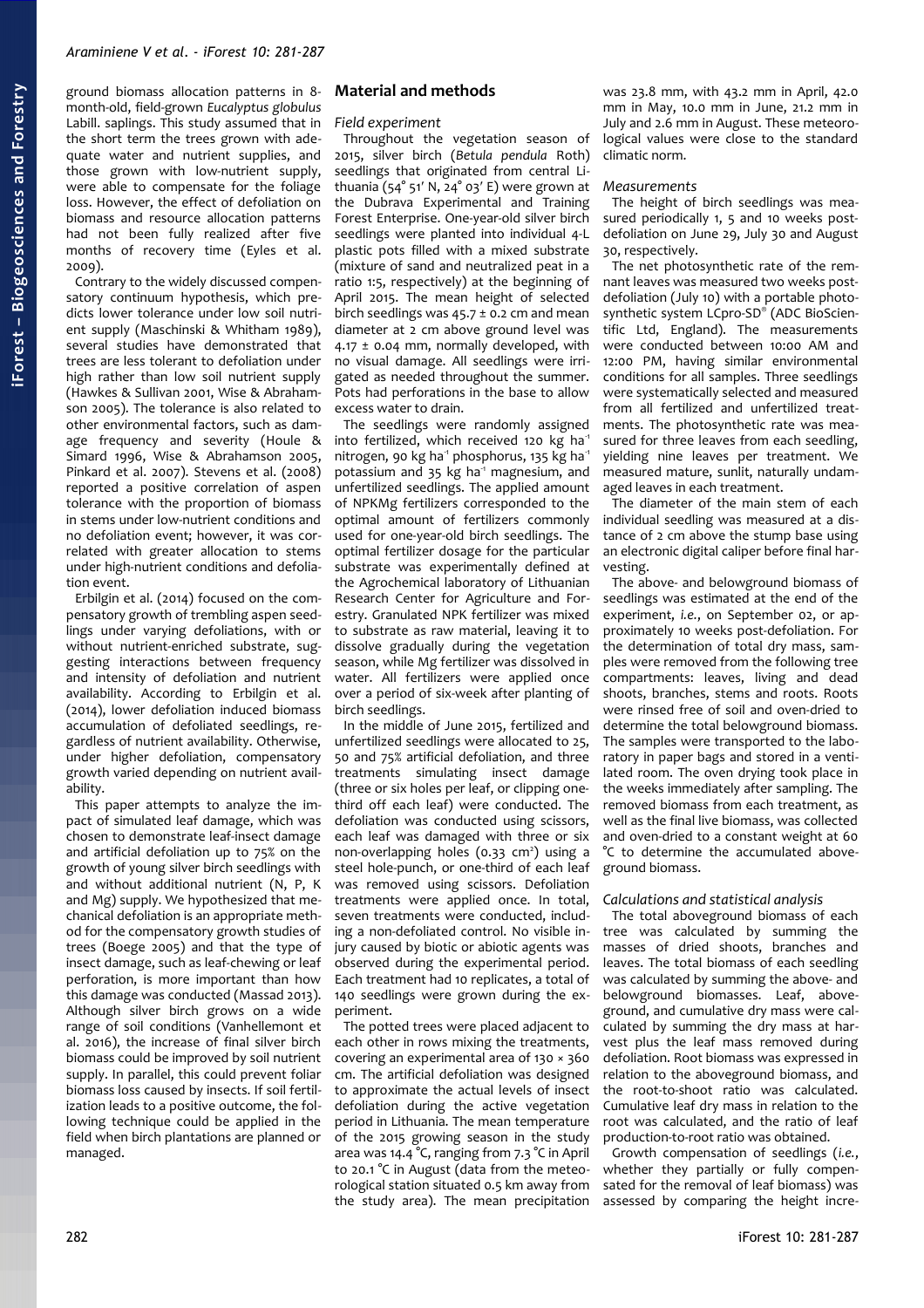ment, photosynthetic rate and final biomass of defoliated seedlings with the same variables measured in the control seedlings both during the growing period and at final

harvest. Normal distribution of the above variables was tested using the non-parametric Lilliefors and Kolmogorov-Smirnov tests. Due to non-normal distribution of data, we used the Kruskal-Wallis analysis of variance (KW-ANOVA) test to ascertain the significance of differences in dry mass between treatments. Treatment means are presented throughout the study with the standard error of the mean (±SE).

All statistical analyses were conducted using the software package STATISTICA® ver. 7.0 (StatSoft Inc., Tulsa, OK, USA) with  $\alpha$  = 0.05 in all cases.

## **Results**

## *Effect on height and stem growth*

To compare the growth of fertilized and unfertilized one-year-old silver birch seedlings, the height increment was measured just before harvesting. The increment in height of fertilized seedlings was 1.5 times higher than that of unfertilized seedlings, decreasing from  $32.1 \pm 1.2$  (the control) by 20-23% (25-50% defoliation). In the case of fertilized birch trees, 25-75% defoliated seedlings reached a lower height increment compared with the fertilized control [\(Fig. 1\)](#page-2-0). These results suggest a slight height decrease with more severe damage.

Similar tendencies were recorded for the stem increment. The fertilization increased stem growth by 3–4 times compared to unfertilized seedlings [\(Fig. 2\)](#page-2-2). In the case of unfertilized seedlings, both artificial insect damage (three, six holes and clipped onethird leaf, which correspond to 10, 20 and 27% defoliation, respectively) and all defoliation treatments (25, 50 and 75%) did not significantly influence the stem growth at harvest. However, in the case of fertilized trees, defoliation of about 25% significantly increased stem growth by 20-35% compared to fertilized control.

## *Effect on leaf photosynthesis intensity*

Photosynthesis intensity of unfertilized seedlings varied depending on the damage intensity, with a tendency to increase with increasing defoliation [\(Fig. 3\)](#page-2-1). Three weeks post-treatment, the photosynthetic rate of unfertilized seedlings was 7.8 times higher in the 75% defoliated unfertilized seedlings compared to non-defoliated unfertilized control. However, no significant impact of defoliation on photosynthesis intensity was found in the fertilized seedlings.

## *Effect on final above- and belowground biomass*

At harvest, differences between the total production of fertilized and unfertilized seedlings were the most significant [\(Tab.](#page-3-0) [1\)](#page-3-0). According to the treatment intensity, total productivity of fertilized seedlings



*Effect of nutrient supply in artificially defoliated birch seedlings*

<span id="page-2-0"></span>**Fig. 1** - Relationship between the percentage change in height from control (0% is equal to control) and defoliation (%) in fertilized and not fertilized silver birch seedlings at harvest.



<span id="page-2-2"></span>**Fig. 2** - Relationship between the percentage change in stem diameter from control (0% is equal to control) and defoliation (%) in fertilized and non-fertilized silver birch seedlings at harvest.

was 2.1 (50% defoliation) to 4.9 (control) times higher than the final productivity of unfertilized seedlings. Total productivity of unfertilized seedlings varied in a narrow range from  $5.55 \pm 0.51$  (75% defoliation) to

6.72  $\pm$  0.66 g (50% defoliation). In the case of unfertilized seedlings, no significant differences between the treatments (all defoliation levels) were recorded. All unfertilized seedlings grew at a similar intensity,



<span id="page-2-1"></span>Fig. 3 - Leaf photosynthetic rate (μmol m<sup>2</sup> s<sup>-1</sup>) of fertilized and unfertilized silver birch seedlings at increasing defoliation percentage.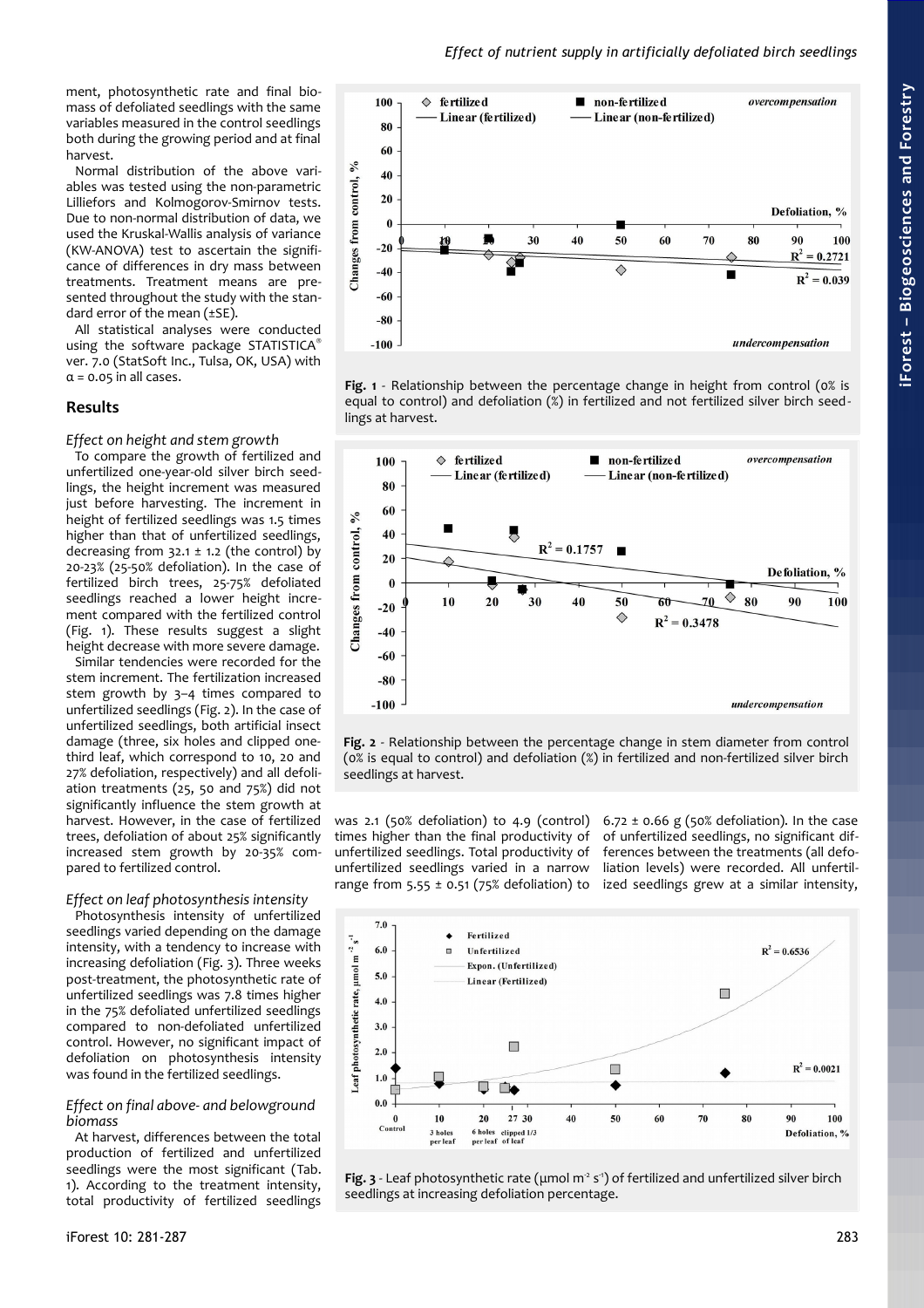<span id="page-3-0"></span>

| Variable                      | Ferti-<br>lizers | Control                                               | Artificial defoliation /<br>simulated insect damage |                                                       |                                | Artificial defoliation         |                               |                               |
|-------------------------------|------------------|-------------------------------------------------------|-----------------------------------------------------|-------------------------------------------------------|--------------------------------|--------------------------------|-------------------------------|-------------------------------|
|                               |                  |                                                       | per leaf                                            | 10% / 3 holes 20% / 6 holes 27% / clipped<br>per leaf | $1/3$ of leaf                  | 25%                            | 50%                           | 75%                           |
| Leaf mass (g)                 | Yes              | $6.03 \pm 0.54$ °                                     | 4.57 ± 0.50 bc                                      | $3.29 \pm 0.36$ abc                                   | $3.77 \pm 0.41$ abc            | $3.79 \pm 0.61$ abc            | $2.41 \pm 0.32$ <sup>ab</sup> | $2.26 \pm 0.23$ <sup>ab</sup> |
|                               | No               | $0.85 \pm 0.32$ <sup>ab</sup>                         | $1.06 \pm 0.18^{\circ}$                             | $0.62 \pm 0.06$ <sup>ab</sup>                         | $0.86 \pm 0.09$ <sup>ab</sup>  | $0.71 \pm 0.08$ <sup>ab</sup>  | $0.75 \pm 0.13$ <sup>ab</sup> | $0.48 \pm 0.12$ <sup>a</sup>  |
| Leaf production $(g)^1$       | Yes              | $6.03 \pm 0.54$                                       | 4.91 $\pm$ 0.50 <sup>ab</sup>                       | $3.92 \pm 0.36$ <sup>ab</sup>                         | 4.38 $\pm$ 0.41 <sup>ab</sup>  | 4.44 ± $0.61$ <sup>ab</sup>    | $3.63 \pm 0.32$ <sup>a</sup>  | 3.51 ± 0.23 $a$               |
|                               | No               | $0.85 \pm 0.32$                                       | 1.19 $\pm$ 0.18 <sup>ab</sup>                       | $0.83 \pm 0.06$ <sup>ab</sup>                         | $1.03 \pm 0.09$ <sup>ab</sup>  | $0.81 \pm 0.08$ <sup>ab</sup>  | $1.28 \pm 0.13$ <sup>ab</sup> | $1.26 \pm 0.12$ <sup>a</sup>  |
| Shoot mass $(g)$              | Yes              | $2.18 \pm 0.27$ <sup>b</sup>                          | $1.26 \pm 0.19$ <sup>ab</sup>                       | $0.85 \pm 0.10$ <sup>a</sup>                          | $1.02 \pm 0.14$ <sup>ab</sup>  | $0.89 \pm 0.13$ <sup>a</sup>   | $0.77 \pm 0.14$ <sup>a</sup>  | $0.93 \pm 0.13$ <sup>a</sup>  |
|                               | No               | $0.11 \pm 0.04$ <sup>a</sup>                          | $0.16 \pm 0.03$ <sup>a</sup>                        | $0.11 \pm 0.01^{\text{ a}}$                           | $0.13 \pm 0.02$ <sup>a</sup>   | $0.09 \pm 0.04$ <sup>a</sup>   | $0.15 \pm 0.06$ <sup>a</sup>  | $0.10 \pm 0.02$ <sup>a</sup>  |
| Stem mass (g)                 | Yes              | $8.91 \pm 0.54^{\text{ b}}$                           | 7.10 $\pm$ 0.69 <sup>ab</sup>                       | 5.80 $\pm$ 0.61 <sup>ab</sup>                         | 5.98 $\pm$ 0.52 <sup>ab</sup>  | 5.95 $\pm$ 0.70 <sup>ab</sup>  | $4.68 \pm 0.38$ <sup>a</sup>  | 5.44 ± 0.46 $a$               |
|                               | No               | $2.43 \pm 0.36$ <sup>a</sup>                          | $2.59 \pm 0.18$ <sup>a</sup>                        | $2.29 \pm 0.17$ <sup>a</sup>                          | $2.47 \pm 0.15^{\text{ a}}$    | $2.71 \pm 0.21$ <sup>a</sup>   | $2.58 \pm 0.20$ <sup>a</sup>  | $2.18 \pm 0.12$ <sup>a</sup>  |
| Aboveground mass (g)          | Yes              | $17.13 \pm 1.31$ $\degree$ $12.93 \pm 1.33$ $\degree$ |                                                     | $9.95 \pm 1.04$ <sup>a</sup>                          | $10.77 \pm 0.98$ <sup>ab</sup> | $10.63 \pm 1.42$ <sup>ab</sup> | $7.85 \pm 0.75$ <sup>a</sup>  | $8.63 \pm 0.80^{\circ}$       |
|                               | No               | $3.39 \pm 0.72$ <sup>a</sup>                          | $3.79 \pm 0.34$ <sup>a</sup>                        | $3.01 \pm 0.22$ <sup>a</sup>                          | $3.46 \pm 0.26$ <sup>a</sup>   | 3.51 $\pm$ 0.28 $^{a}$         | $3.48 \pm 0.36$ <sup>a</sup>  | $2.76 \pm 0.23$ <sup>a</sup>  |
| Aboveground<br>production (g) | Yes              | $17.13 \pm 1.31$ b                                    | 13.28 $\pm$ 1.33 <sup>ab</sup>                      | $10.57 \pm 1.04$ <sup>ab</sup>                        | 11.38 $\pm$ 0.98 <sup>ab</sup> | 11.28 $\pm$ 1.42 <sup>ab</sup> | $9.07 \pm 0.75$ <sup>a</sup>  | $9.88 \pm 0.80^{\text{ a}}$   |
|                               | No               | $3.39 \pm 0.72$ <sup>a</sup>                          | $3.39 \pm 0.34$ <sup>a</sup>                        | $3.22 \pm 0.22$ <sup>a</sup>                          | $3.63 \pm 0.26$ <sup>a</sup>   | $3.61 \pm 0.28$ <sup>a</sup>   | 4.01 ± 0.36 $a$               | $3.54 \pm 0.23$ <sup>a</sup>  |
| Root mass $(g)$               | Yes              | $10.34 \pm 0.72$ <sup>b</sup>                         | $7.84 \pm 0.74$ <sup>ab</sup>                       | 6.11 $\pm$ 0.72 <sup>a</sup>                          | 6.99 ± 0.53 ab                 | $6.54 \pm 0.74$ <sup>ab</sup>  | $4.87 \pm 0.46$ <sup>a</sup>  | $5.31 \pm 0.50^{\circ}$       |
|                               | No               | $2.23 \pm 0.42$ <sup>a</sup>                          | $2.75 \pm 0.24$ <sup>a</sup>                        | $2.19 \pm 0.17^{\text{ a}}$                           | $2.41 \pm 0.24$ <sup>a</sup>   | $2.69 \pm 0.27$ <sup>a</sup>   | $2.71 \pm 0.31$ <sup>a</sup>  | $2.01 \pm 0.30^{\text{ a}}$   |
| Total mass (g)                | Yes              | $27.47 \pm 2.02^{\circ}$                              | $20.77 \pm 2.06$ <sup>ab</sup>                      | $16.05 \pm 1.73$ <sup>a</sup>                         | 17.76 ± 1.48 <sup>ab</sup>     | 17.18 $\pm$ 2.07 <sup>ab</sup> | $12.73 \pm 1.18^{\text{ a}}$  | $13.94 \pm 1.28$ <sup>a</sup> |
|                               | No               | $5.62 \pm 1.12$ <sup>a</sup>                          | $6.54 \pm 0.57$ <sup>a</sup>                        | $4.96 \pm 0.29$ <sup>a</sup>                          | 5.87 ± 0.48 $a$                | $6.20 \pm 0.53$ <sup>a</sup>   | $6.19 \pm 0.66$ <sup>a</sup>  | $4.77 \pm 0.51$ <sup>a</sup>  |
| Total production $(g)^2$      | Yes              | $27.47 \pm 2.02^{\circ}$                              | $21.11 \pm 2.06$ <sup>ab</sup>                      | $16.68 \pm 1.73$ <sup>a</sup>                         | $18.37 \pm 1.48$ <sup>ab</sup> | 17.83 $\pm$ 2.07 <sup>ab</sup> | $13.95 \pm 1.18^{\circ}$      | $15.19 \pm 1.28$ <sup>a</sup> |
|                               | No               | $5.62 \pm 1.12$ <sup>a</sup>                          | $6.67 \pm 0.57$ <sup>a</sup>                        | $5.17 \pm 0.29$ <sup>a</sup>                          | $6.04 \pm 0.48$ <sup>a</sup>   | $6.30 \pm 0.53$ <sup>a</sup>   | $6.72 \pm 0.66$ <sup>a</sup>  | $5.55 \pm 0.51$ <sup>a</sup>  |
| Root/shoot ratio <sup>3</sup> | Yes              | $0.61 \pm 0.02$ <sup>a</sup>                          | $0.60 \pm 0.02$ <sup>a</sup>                        | $0.57 \pm 0.04^{\text{ a}}$                           | $0.62 \pm 0.02$ <sup>a</sup>   | $0.59 \pm 0.03$ <sup>a</sup>   | $0.54 \pm 0.02$ <sup>a</sup>  | $0.53 \pm 0.02$ <sup>a</sup>  |
|                               | No               | $0.67 \pm 0.05^{\text{ a}}$                           | $0.70 \pm 0.02$ <sup>a</sup>                        | $0.64 \pm 0.09^{\text{ a}}$                           | $0.66 \pm 0.03$ <sup>a</sup>   | $0.74 \pm 0.04^{\text{ a}}$    | $0.67 \pm 0.04^{\text{ a}}$   | $0.56 \pm 0.04^{\text{ a}}$   |



<span id="page-3-2"></span>



<span id="page-3-1"></span>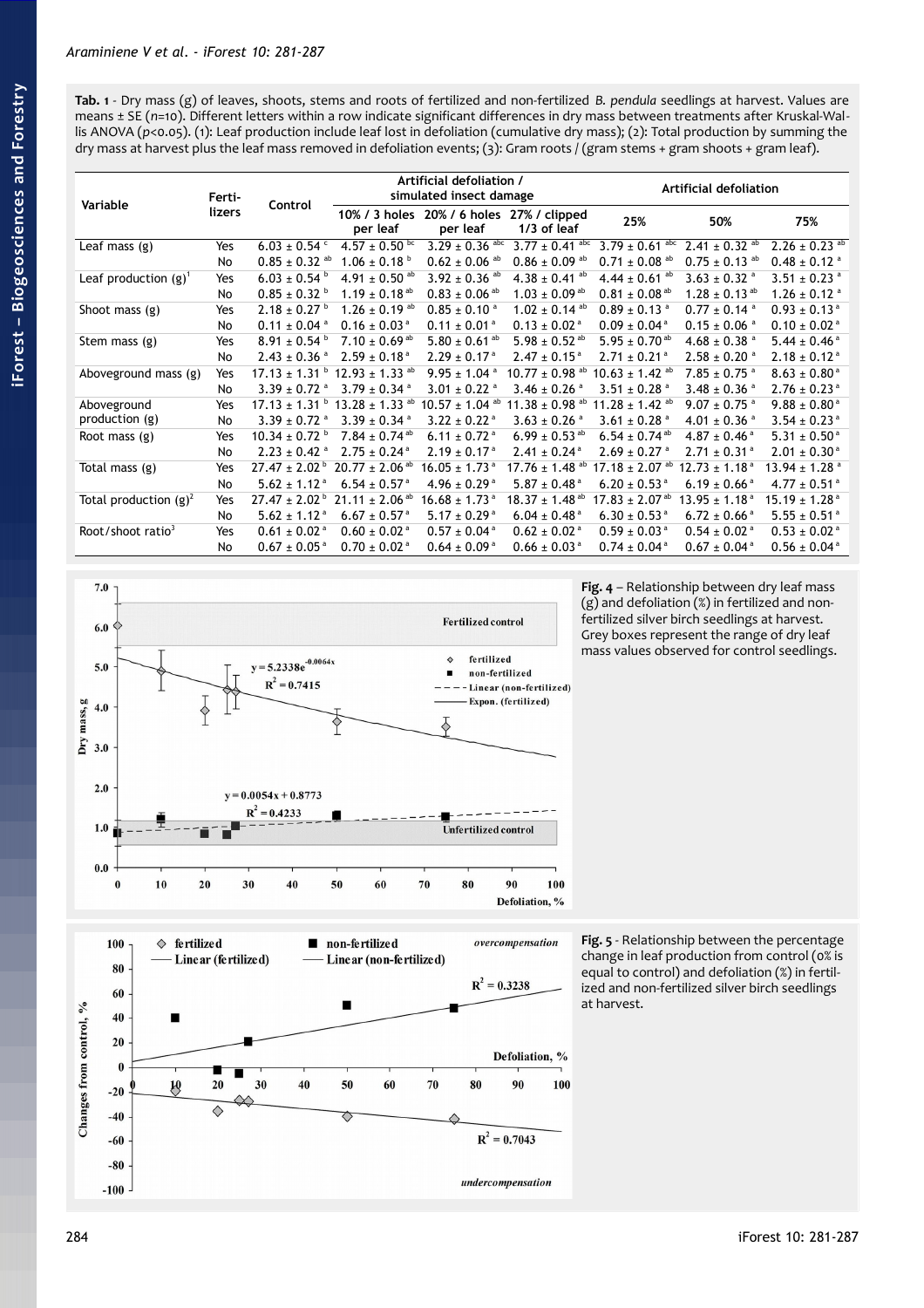

<span id="page-4-0"></span>Fig. 6 - Final biomass allocation of fertilized (A) and unfertilized (B) silver birch seedlings at harvest.

and were able to compensate for leaf biomass loss at final harvesting.

Because tree foliage was damaged – seedlings lost up to 75% of leaves – it could be expected that main direct changes were observed in the leaf or aboveground biomass. However, indirect effects could also occur in the roots or even in the total tree biomass. The total leaf mass of unfertilized seedlings that were artificially damaged by perforation with three holes per leaf (or 10% defoliated) exceeded the leaf mass of the control seedlings by 1.2 times, while leaf production was exceeded by 1.4 times. Seedlings defoliated by 75% were particularly able to compensate for leaf mass loss, damaged seedlings exceeding the control by 1.5 times [\(Fig. 4,](#page-3-2) [Fig. 5\)](#page-3-1). In all other cases (all defoliation treatments), growth compensation was also evident: no significant difference from the control indicated positive growth response.

The highest total production of fertilized seedlings was found in the control treatment [\(Fig. 4\)](#page-3-2). Opposite to unfertilized seedlings, fertilized trees were not able to compensate for leaf mass loss in all cases. Severe defoliation of 50-75% induced about 1.8-2.0 times lower total production compared to the control. Only weak damage (three holes per leaf, which corresponded to 20% defoliation; also 25% defoliation) induced final biomass similar to the control. However, such growth response could be evaluated only as partial compensation. Similar patterns were found in leaf biomass: at final harvest, the leaf production in 50-75% damaged seedlings remained lower than in the control [\(Fig. 5\)](#page-3-1).

Biomass growth and allocation to different tree compartments of fertilized and unfertilized silver birch seedlings were quite similar for both damaged and control seedlings [\(Fig. 6a](#page-4-0), [Fig. 6b](#page-4-0)). In the case of applied fertilizers, the biomass was allocated more to stems and roots compared to unfertilized seedlings. The percentage of leaf biomass depended on damage intensity and varied from 13-15% to 23%. Similarly, a wider range of biomass allocated to stems was recorded in the case of no fertilization.

## **Discussion**

This study clearly demonstrated that additional nutrient supply is the most important factor for the growth of birch seedlings, both in height and diameter. This is in agreement with most general assertions, which emphasize optimal nutrition as a limiting factor for vegetation. Several previous studies have confirmed the essential role of N as a key nutrient for growth (Tamm 1991, Ferm et al. 1992, Högberg et al. 2000, Thelin 2000, Nilsen & Abrahamsen 2003), but the addition of other macronutrients could induce a higher incremental response than N alone (Ferm et al. 1992, Saarsalmi & Mälkönen 2001, Ozolinčius et al. 2007). In this study, height and stem diameter of birch seedlings increased by several times as a response to fertilization. Measurement of aboveground biomass and root at harvest also showed very similar trends. Although we found that soil fertilization induced a positive growth response in silver birch seedlings, this cannot be extended to older trees, short-term responses being different to long-term change in tree vitality.

We initially assumed that fertilized trees respond differently to various damage or foliage loss. To this purpose, we applied various defoliation levels (10-75%) to silver birch seedlings. In addition, 10, 20, and 27% defoliation was conducted by simulating leaf perforations and clipping part of all leaves per tree, corresponding to three and six holes per leaf and one-third clipped off each leaf, respectively. When the latter leaf damages (leaf holes and clipping) were compared with simple defoliation treatments, when 25, 50, and 75% of leaves were removed, it was obvious that no significant differences between the two groups of treatments were recorded.

In our study, we determined how lost foliage together with fertilization affects growth compensation in silver birch seedlings. Following Maschinski & Whitham (1989), Mutikainen et al. (2000), Huttunen et al. (2007) and Eyles et al. (2009), we presumed that defoliated silver birch seedlings grow more intensively and had higher compensation potential when the soil was fertilized. However, our findings did not prove that mineral fertilization up to optimal soil fertility for birch species does compensate the lost foliage at harvest. When the seedlings were fertilized, the increase of both the above- and belowground biomasses showed under compensation compared to the unfertilized control. The seedlings that were artificially defoliated up to 30-40% did compensate for the lost foliage more intensively than those that had higher defoliation. This non-conformity was very clear when estimating the percentage change of leaf production in comparison with the control [\(Fig. 5\)](#page-3-1). The reduced compensation was followed by defoliation increase  $(R^2 = 0.704)$ ; a similar trend was found for root biomass  $(R^2 = 0.648)$ .

Nonetheless, the unfertilized birch seed-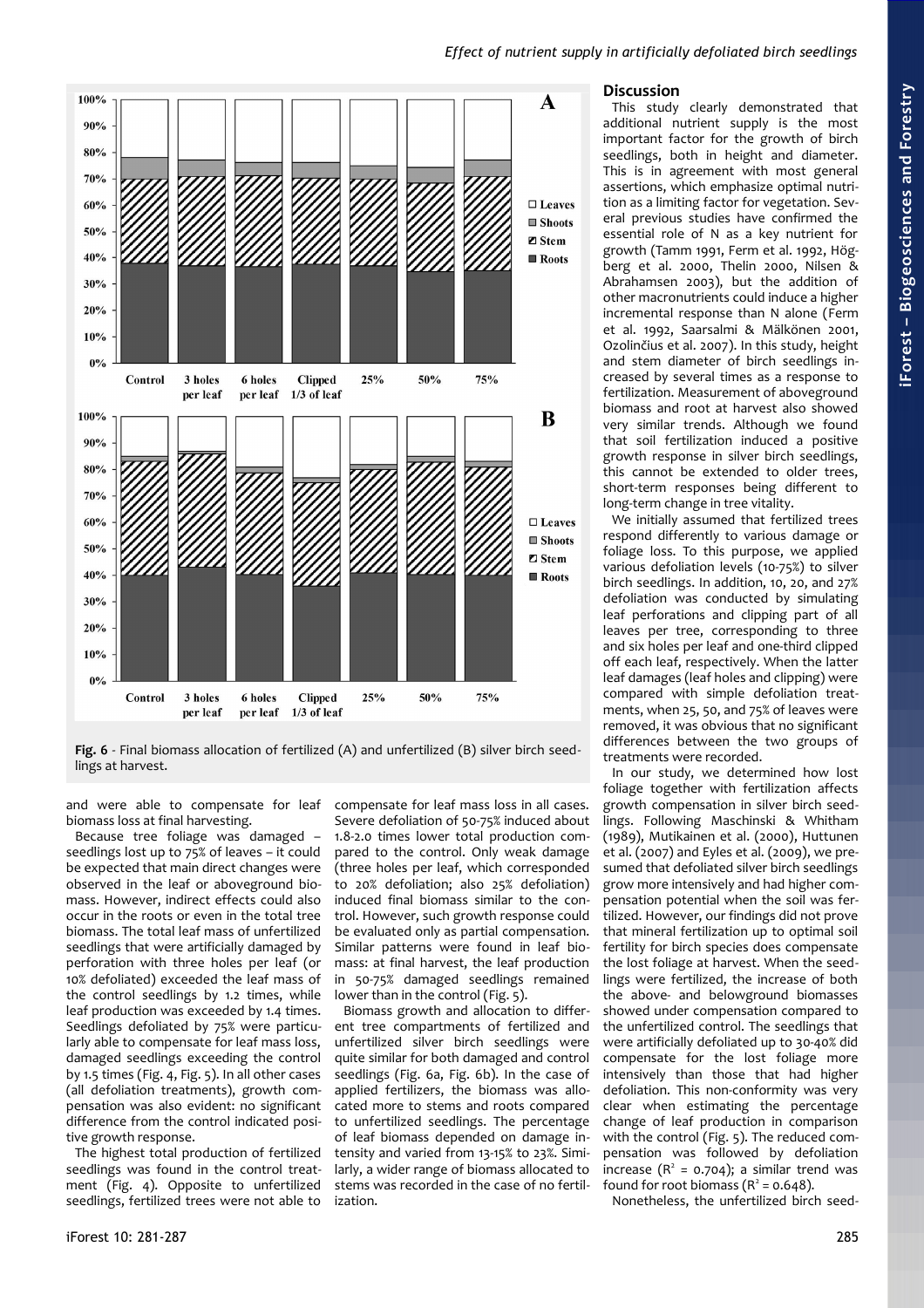lings under the possible synergetic influence of high defoliation and nutrient limitation showed relatively good growth potential. Indeed, the severe 50–75% defoliation resulted in higher photosynthesis, and the seedlings grown without additional fertilization showed higher compensation potential. In particular, this effect was significant for higher damage levels. However, we did not measure the impact of repeated damage during the next vegetation periods, which could cause quite different growth variations, especially if seedlings had severe damage during the previous growth season.

These patterns indicate that seedlings of fast growing tree species, such as silver birch, have relatively high potential to respond to various environmental disturbances. However, even in the case of severe damage, additional fertilization does not necessarily lead to more intensive growth. Mineral fertilization up to optimal nutritional balance could be a beneficial tool causing more intensive growth, higher biomass during the vegetation season, short-term response and partial compensation for lost foliage in the case of insect outbreak.

## **Conclusions**

The mineral fertilizers applied for the 25- 75%-defoliated silver birch seedlings reduced the growth of aboveground biomass compared with the fertilized but undamaged seedlings. Our results showed that when seedlings received more nutrients they did not compensate for the loss of foliar mass. Meanwhile, the seedlings that lost a part of their foliar mass but received no additional fertilizers, compensated for the lost foliage and have not weakened the root growth, using soil nutrients more effectively.

## **References**

- Anttonen S, Piispanen R, Ovaska J, Mutikainen P, Saranpää P, Vapaavuori E (2002). Effects of defoliation on growth, biomass allocation, and wood properties of *Betula pendula* clones grown at different nutrient levels. Canadian Journal of Forest Research 32: 498-508. - doi: [10.1139/x01-217](http://dx.doi.org/10.1139/x01-217)
- Boege K (2005). Influence of plant ontogeny on compensation to leaf damage. American Journal of Botany 92 (10): 1632-1640. - doi: [10.3732/](http://dx.doi.org/10.3732/ajb.92.10.1632) [ajb.92.10.1632](http://dx.doi.org/10.3732/ajb.92.10.1632)
- Bonan GB, Shugart HH (1989). Environmental factors and ecological processes in boreal forests. Annual Reviews in Ecology and Systematics 20: 1-28. - doi: [10.1146/annurev.es.20.110189.](http://dx.doi.org/10.1146/annurev.es.20.110189.000245) [000245](http://dx.doi.org/10.1146/annurev.es.20.110189.000245)
- Brække FH, Håland B (1995). Above ground biomass and mineral element distribution in Scots pine stand of a virgin low-shrub pine bog. Communications of Skogforsk 47 (7): 17.
- Broadmeadow MSJ, Jackson SB (2000). Growth responses of *Quercus petraea*, *Fraxinus excelsior* and *Pinus sylvestris* to elevated carbon dioxide, ozone and water supply. New Phytologist 146: 437-451. - doi: [10.1046/j.1469-8137.](http://dx.doi.org/10.1046/j.1469-8137.2000.00665.x)

#### [2000.00665.x](http://dx.doi.org/10.1046/j.1469-8137.2000.00665.x)

- Dobbertin M (2005). Tree growth as indicator of tree vitality and of tree reaction to environmental stress: a review. European Journal of Forest Research 124: 319-333. - doi: [10.1007/s10](http://dx.doi.org/10.1007/s10342-005-0085-3) [342-005-0085-3](http://dx.doi.org/10.1007/s10342-005-0085-3)
- Erbilgin N, Galvez DA, Zhang B, Najaret A (2014). Resource availability and repeated defoliation mediate compensatory growth in trembling aspen (*Populus tremuloides*) seedlings. PeerJ 2: e491. - doi: [10.7717/peerj.491](http://dx.doi.org/10.7717/peerj.491)
- Eyles A, Pinkard EA, Mohammed C (2009). Shifts in biomass and resource allocation patterns following defoliation in *Eucalyptus globulus* growing with varying water and nutrient supplies. Tree Physiology 29: 753-764. - doi: [10.1093/tree](http://dx.doi.org/10.1093/treephys/tpp014) [phys/tpp014](http://dx.doi.org/10.1093/treephys/tpp014)
- Ferm A, Hokkanen T, Moilanen M, Issakainen J (1992). Effects of wood bark ash on the growth and nutrition of Scots pine afforestation in central Finland. Plant and Soil 147: 305-316. - doi: [10.1007/BF00029082](http://dx.doi.org/10.1007/BF00029082)
- Finér L (1992). Nutrient concentrations in *Pinus sylvestris* on an ombrotrophic pine bog, and the effect of PK and NPK fertilization. Scandinavian Journal of Forest Research 7: 205-218. - doi: [10.1080/02827589209382713](http://dx.doi.org/10.1080/02827589209382713)
- Galloway JN, Dentener FJ, Capone DG, Boyer EW, Howarth RW, Seitzinger SP, Asner GP, Cleveland CC, Green PA, Holland EA, Karl DM, Michaels AF, Porter JH, Townsend AR, Vöosmarty CJ (2004). Nitrogen cycles: past, present, and future. Biogeochemistry 70: 153-226. - doi: [10.1007/s10533-004-0370-0](http://dx.doi.org/10.1007/s10533-004-0370-0)
- Hawkes CV, Sullivan JJ (2001). The impact of herbivory on plants in different resource conditions: a meta-analysis. Ecology 82: 2045-2058. doi: [10.1890/0012-9658\(2001\)082\[2045:TIOHO](http://dx.doi.org/10.1890/0012-9658(2001)082%5B2045:TIOHOP%5D2.0.CO;2) [P\]2.0.CO;2](http://dx.doi.org/10.1890/0012-9658(2001)082%5B2045:TIOHOP%5D2.0.CO;2)
- Högberg P, Bengtsson G, Berggren D, Högberg M, Nilsson I, Nohrstedt H, Persson T, Sjöberg M (2000). How are the nitrogen dynamics of forest soils affected? In: "Effects of Nitrogen Deposition on Forest Ecosystems" (Bertills U, Näsholm T eds). Report no. 5067, Swedish Environmental Protection Agency, Berlings Skogs, Trelleborg, Sweden, pp. 29-53.
- Houle G, Simard G (1996). Additive effects of genotype, nutrient availability and type of tissue damage on the compensatory response of *Salix planifolia* ssp. *planifolia* to simulated herbivory. Oecologia 107: 373-378. - doi: [10.1007/BF](http://dx.doi.org/10.1007/BF00328454) [00328454](http://dx.doi.org/10.1007/BF00328454)
- Huttunen L, Ayres MP, Niemelä P, Heiska S, Tegelberg R, Rousi M, Kellomäki S (2013). Interactive effects of defoliation and climate change on compensatory growth of silver birch seedlings. Silva Fennica 47 (3), article id 964, pp. 14. doi: [10.14214/sf.964](http://dx.doi.org/10.14214/sf.964)
- Huttunen L, Niemelä P, Ossipov V, Rousi M, Klemola T (2012). Do warmer growing seasons ameliorate the recovery of mountain birches after winter moth outbreak? Trees - Structure and Function 26: 809-819. - doi: [10.1007/s00468-](http://dx.doi.org/10.1007/s00468-011-0652-9) [011-0652-9](http://dx.doi.org/10.1007/s00468-011-0652-9)
- Huttunen L, Niemelä P, Peltola H, Heiska S, Rousi M, Kellomäki S (2007). Is a defoliated silver birch seedling able to overcompensate the growth under changing climate? Environmental and Experimental Botany 60: 227-238. - doi: [10.1016/j.envexpbot.2006.10.010](http://dx.doi.org/10.1016/j.envexpbot.2006.10.010)
- Hytönen J, Saramäki J, Niemistö P (2014). Growth, stem quality and nutritional status of *Betula pendula* and *Betula pubescens* in pure stands and mixtures. Scandinavian Journal of Forest Research 29 (1): 1-11. - doi: [10.1080/0282](http://dx.doi.org/10.1080/02827581.2013.838300) [7581.2013.838300](http://dx.doi.org/10.1080/02827581.2013.838300)
- Jacquet JS, Bosc A, O'Grady A, Jactel H (2014). Combined effects of defoliation and water stress on pine growth and non-structural carbohydrates. Tree Physiology 34: 367-376. - doi: [10.1093/treephys/tpu018](http://dx.doi.org/10.1093/treephys/tpu018)
- Kula E, Pešlová A, Martinek P (2012). Effects of nitrogen on growth properties and phenology of silver birch (*Betula pendula* Roth). Journal of Forest Science 58: 391-399. [online] URL: [http://](http://agriculturejournals.cz/publicFiles/75916.pdf) [agriculturejournals.cz/publicFiles/75916.pdf](http://agriculturejournals.cz/publicFiles/75916.pdf)
- Mäkipää R, Karjalainen T, Pussinen A, Kellomäki S (1999). Effects of climate change and nitrogen deposition on the carbon sequestration of a forest ecosystem in the boreal zone. Canadian Journal of Forest Research 29: 1490-1501. doi: [10.1139/x99-123](http://dx.doi.org/10.1139/x99-123)
- Maschinski J, Whitham TG (1989). The continuum of plant-responses to herbivory - the influence of plant-association, nutrient availability, and timing. The American Naturalist 134: 1-19. doi: [10.1086/284962](http://dx.doi.org/10.1086/284962)
- Massad TJ (2013). Ontogenetic differences of herbivory on wood and herbaceous plants: a meta-analysis demonstrating unique effects of herbivory on the young and the old, the slow and the fast. Oecologia 172: 1-10. - doi: [10.1007/](http://dx.doi.org/10.1007/s00442-012-2470-1) [s00442-012-2470-1](http://dx.doi.org/10.1007/s00442-012-2470-1)
- Meier ES, Lischke H, Schmatz DR, Zimmermann NE (2012). Climate, competition and connectivity affect future migration and ranges of European trees. Global Ecology and Biogeography 21: 164-178. - doi: [10.1111/j.1466-8238.2011.006](http://dx.doi.org/10.1111/j.1466-8238.2011.00669.x) [69.x](http://dx.doi.org/10.1111/j.1466-8238.2011.00669.x)
- Mutikainen P, Walls M, Ovaska J, Keinänen M, Julkunen-Tiitto R, Vapaavuori E (2000). Herbivore resistance in *Betula pendula*: effect of fertilization, defoliation, and plant genotype. Ecology 81: 49-65. - doi: [10.1890/0012-9658\(2000\)](http://dx.doi.org/10.1890/0012-9658(2000)081%5B0049:HRIBPE%5D2.0.CO;2) [081\[0049:HRIBPE\]2.0.CO;2](http://dx.doi.org/10.1890/0012-9658(2000)081%5B0049:HRIBPE%5D2.0.CO;2)
- Niinemets U (2010). Responses of forest trees to single and multiple environmental stresses from seedlings to mature plants: past stress history, tolerance and acclimation. Forest Ecology and Management 260: 1623-1639. - doi: [10.1016/j.foreco.2010.07.054](http://dx.doi.org/10.1016/j.foreco.2010.07.054)
- Nilsen P, Abrahamsen G (2003). Scots pine and Norway spruce stands responses to annual N, P and Mg fertilization. Forest Ecology and Management 174: 221-232. - doi: [10.1016/S0378-1127](http://dx.doi.org/10.1016/S0378-1127(02)00024-5) [\(02\)00024-5](http://dx.doi.org/10.1016/S0378-1127(02)00024-5)
- Ozolinčius R, Varnagiryte-Kabašinskiene I, Stakenas V, Mikšys V (2007). Effects of wood ash and nitrogen fertilization on Scots pine crown biomass. Biomass and Bioenergy 31: 700-709. - doi: [10.1016/j.biombioe.2007.06.016](http://dx.doi.org/10.1016/j.biombioe.2007.06.016)
- Pinkard EA, Battaglia M, Mohammed CL (2007). Defoliation and nitrogen effects on photosynthesis and growth of *Eucalyptus globulus*. Tree Physiology 27: 1053-1063. - doi: [10.1093/tree](http://dx.doi.org/10.1093/treephys/27.7.1053) [phys/27.7.1053](http://dx.doi.org/10.1093/treephys/27.7.1053)
- Pinkard EA, Battaglia M, Roxburgh S, O'Grady AP (2011). Estimating forest net primary production under changing climate: adding pests into the equation. Tree Physiology 31: 686-699. doi: [10.1093/treephys/tpr054](http://dx.doi.org/10.1093/treephys/tpr054)